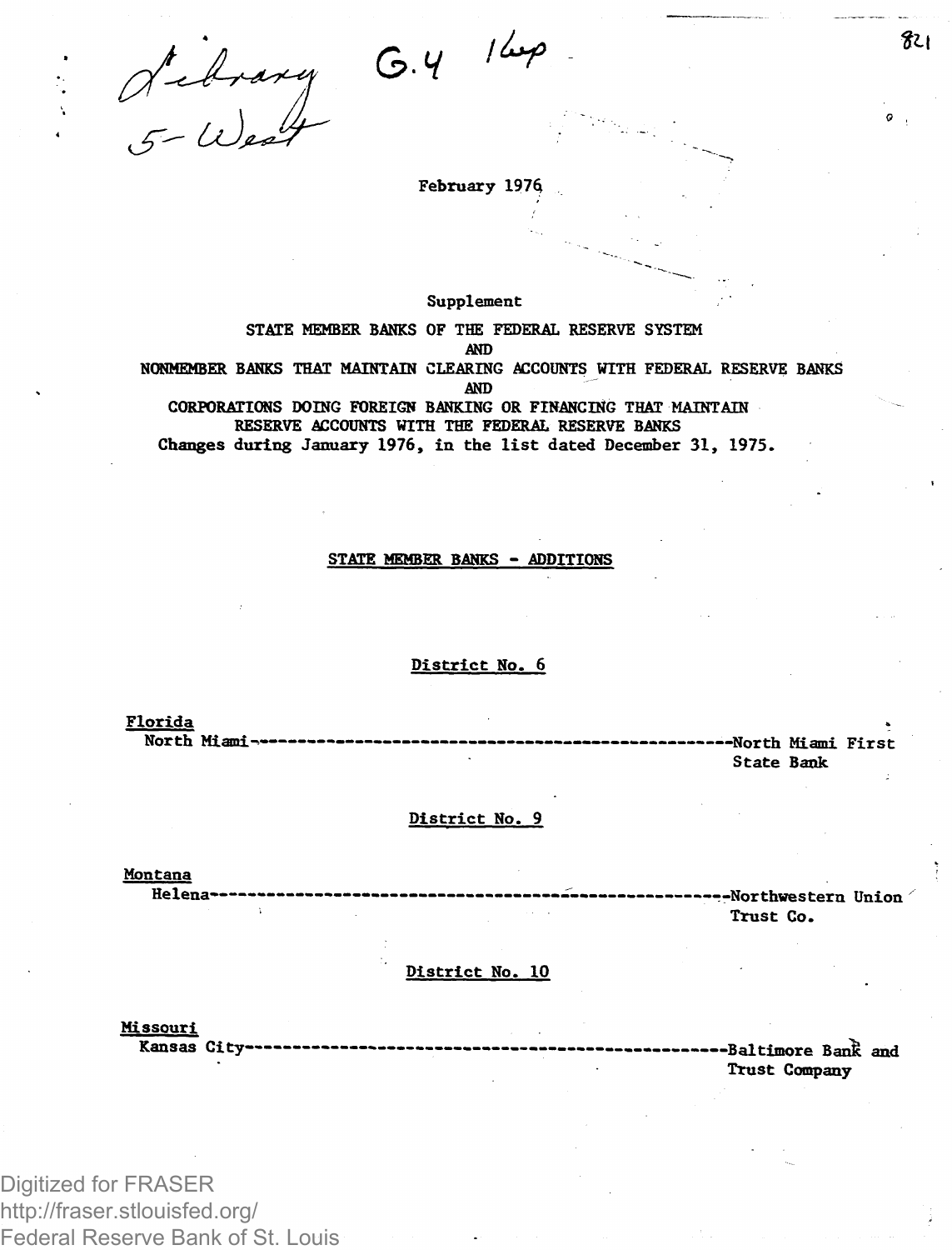$\ddot{\cdot}$ 

# **STATS MEMBER BANKS - RT.TMTKTATTfwg**

# **District No. 2**

## **New York**

| Albany 1/   |
|-------------|
|             |
|             |
| Southern 1/ |
|             |
| Tier 1/     |
|             |
|             |
|             |
| Syracuse 1/ |
|             |
| Syracuse 1/ |
|             |
|             |
| Northern 1/ |
|             |

## **District No. 6**

| Florida     |  |  |
|-------------|--|--|
|             |  |  |
| Lakeland 2/ |  |  |
|             |  |  |

# **District No. 8**

Arkansas<sup>"</sup><br>Fordyce-----**Fordyce — — —-—— — Fordyce Bank & Trust So. 2/**

### **District No. 10**

**Missouri Montrose——————————————Montros e Savings Bank 2/**

**Oklahoma Ada——————————————————Oklahom a State Bank 2/**

Digitized for FRASER http://fraser.stlouisfed.org/ Federal Reserve Bank of St. Louis